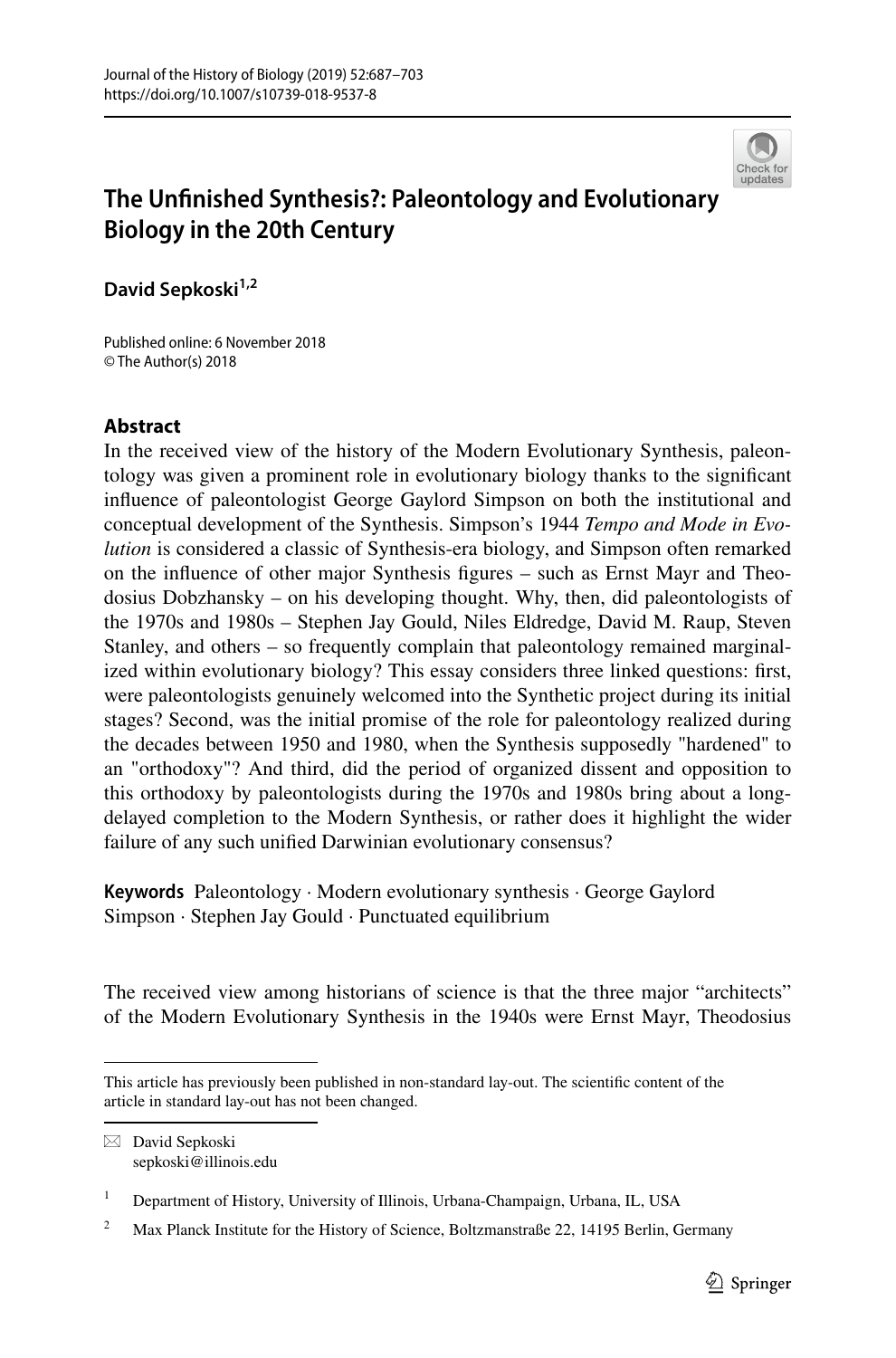Dobzhansky, and George Gaylord Simpson. That is to say, the Synthesis was an endeavor inspired, respectively, by a systematist, a geneticist, and a paleontologist, and was a project devoted to uniting those three disciplines around common evolutionary questions. If this account is true, then this development represented a major boost for paleontology, which in the decades before the Synthesis occupied a decidedly marginal position with respect to evolutionary biology (Sepkoski [2012\)](#page-16-0).

Indeed, many of the foundational works in the Synthesis era trumpeted the importance of paleontology for the project—after all, it was the paleontologists who provided much of the physical evidence that evolution had taken place in life's past. For example, in the preface to his consciousness-raising *Evolution: The Modern Synthesis*, Julian Huxley wrote that "The time is ripe for a rapid advance in our understanding of evolution," citing paleontology prominently among the several felds which had provided "new facts or new tools of research" (Huxley [1942](#page-15-0), p. 8). The same year, in his *Systematics and the Origin of Species*, Mayr acknowledged past "misunderstandings" between paleontologists and biologists, urging a more unifed approach in future evolutionary studies (Mayr 1942, pp. 291–292). And, in his own "official" contribution to the early Synthesis, *Tempo and Mode in Evolution* ([1944\)](#page-16-1), Simpson himself ofered the view that despite previous mistrust "paleontologists and geneticists are learning tolerance for each other" fostered by the realization that "we do have problems in common and hope that difculties encountered in each separate type of research may be resolved or alleviated by the discoveries of the other" (Simpson [1944](#page-16-1), pp. xv–xvi).

This détente between paleontology and biology was highlighted by the leading role Simpson took in organizing the Synthesis: in 1942 (along with Dobzhansky) he worked to create the Committee on Common Problems in Genetics and Paleontology, and in 1944 (after returning from war service), he inherited its chairmanship, leading the group to recognition by the AAAS in 1946 as the re-named Society for the Study of Evolution, with the journal *Evolution* as its official organ (Cain [1993,](#page-15-1) p. 10). From its frst issue, *Evolution* routinely featured papers by paleontologists like Simpson and his colleague at the American Museum of Natural History, the invertebrate paleontologist Norman Newell. Simpson, whose 1953 *Major Features of Evolution* (a heavily revised second edition of *Tempo and Mode*) enjoyed wide popularity and approval from neo-Darwinian biologists and paleontologists, continued to play a major role in public dissemination of the Synthesis project over the next decade, including contributing a lengthy essay on "Evolution and the History of Life" to the University of Chicago Centennial celebration of Darwin in 1959 (Tax ed. [1960\)](#page-16-2). Two decades later, in his retrospective assessment of the era in *The Evolutionary Synthesis* (co-edited with William Provine), Mayr remarked that Simpson "was one of the most important architects of the synthesis" who "engineered the marriage of paleontology with genetics and more broadly with the rest of evolutionary biology" (Mayr and Provine [1980,](#page-15-2) p. 153).

From this brief sketch, it would seem that paleontology was indeed a major contributor to the Modern Synthesis. Simpson himself maintained this view throughout his life, even claiming in an unpublished autobiographical sketch that he had coined the term "Synthetic Theory of Evolution" (Simpson, "Remarks on Research and Publications," 1). He frequently remarked that Dobzhansky's *Genetics and the*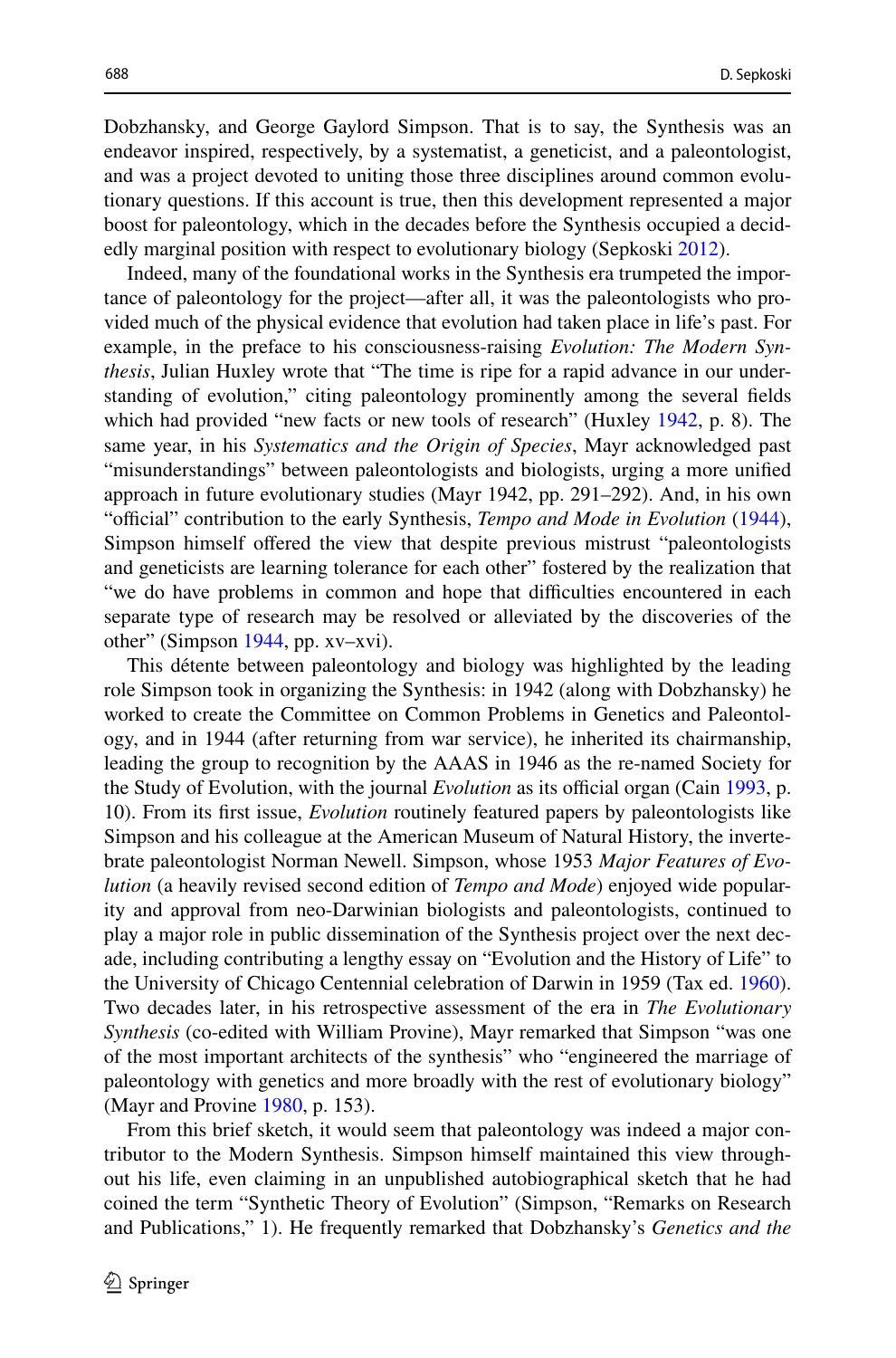*Origin of Species* (1937) had "most deeply infuenced" his own theoretical understanding of evolution, and Simpson is widely credited with bringing an appreciation for modern population biology to paleontology.

There is just one problem with this account: if it is true, then why did so many members of the generation of paleontologists who followed Simpson—Stephen Jay Gould, Niles Eldredge, Steven Stanley, David Raup, Thomas Schopf, and others—sharply criticize the role allotted to paleontology by the rest of the evolutionary community in the decades following the publication of *Tempo and Mode*? Eldredge, for example, asserted that the consensus achieved by the Synthesis existed "only in the narrow sense." Ultimately, he claims, what triumphed "was little more than hegemony achieved by a Fisherian population genetics view of the evolutionary process" that left little for paleontologists to contribute beyond mere documenta-tion of history (Eldredge [1985,](#page-15-3) p. 29).<sup>1</sup> Likewise, Gould—Eldredge's co-author on the controversial theory of Punctuated Equilibria—agreed that while many of the initial synthetic works admitted a "pluralistic" vision of evolution, the 1940s saw a "hardening" of the Synthetic viewpoint, which he described as "neo-Darwinism and its insistence that cumulative natural selection leading to adaptation be granted pride of place as *the* mechanism of evolutionary change" (Gould [1983,](#page-15-4) p. 75). Like Eldredge, Gould concluded that this efectively pushed paleontology's creative role in the Synthesis to the margins.

Gould's claim about the hardening of the Modern Synthesis has received considerable scrutiny and criticism since it was advanced in the early 1980s, and it is not my intention to referee the subsequent debate. I will, however, ask three specifc historical questions: frst, were paleontologists genuinely welcomed into the Synthetic project during its initial stages? Second, was the initial promise of the role for paleontology realized during the decades between 1950 and 1980, when a number of prominent biologists and geneticists propelled a selectionist and adaptationist "neo-Darwinism" to textbook and disciplinary orthodoxy within evolutionary biology? And third, did the period of organized dissent and opposition to this orthodoxy by paleontologists during the 1970s and 1980s—which I have described elsewhere as a "paleobiological revolution"—bring about a long-delayed completion to the Modern Synthesis, or rather does it highlight the wider failure of any such unifed Darwinian evolutionary consensus?

My answers to these questions are, in brief, yes, no, and perhaps. What this essay will show, however, is that these answers depend in large part on how particular terms and concepts are defned and who is employing them, and that their interpretations turn as much on institutional considerations (that is, questions about disciplinary orientation and status) as they do on intellectual or conceptual ones. The Modern Synthesis itself was, after all, as much a disciplinary engagement as it was a theoretical movement, and the question of paleontology's role in any consensus achieved—a seat at the "high table" of evolutionary theory, as John Maynard Smith

<span id="page-2-0"></span><sup>&</sup>lt;sup>1</sup> Indeed, in 1985 Eldredge published a book outlining his alternative view of macroevolutionary hierarchy with the title *Unfnished Synthesis* (Eldredge [1985\)](#page-15-3).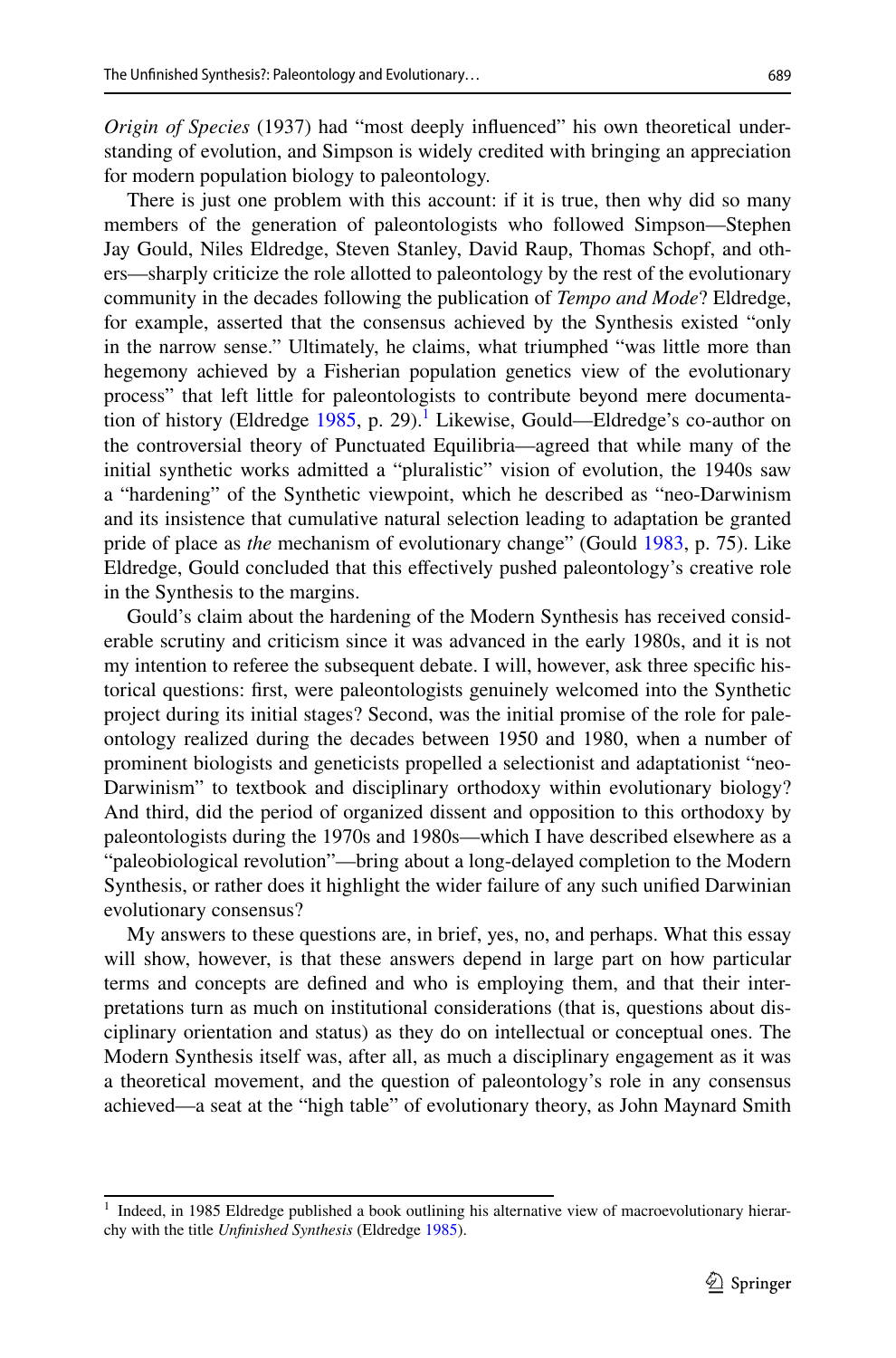infamously put it—is part of a longer history of struggle for disciplinary autonomy and theoretical independence waged by paleontologists for more than a century.

#### **George Gaylord Simpson and the Modern Synthesis**

If one were to ask a paleontologist—even one as outspoken as Gould or Eldredge whether paleontology was better or worse off as a theoretical, evolutionary discipline after 1944, he or she would have little hesitation in asserting that it was better of, by a wide margin. Much of the credit for this is due to Simpson, whose *Tempo and Mode* genuinely did inspire a new way of approaching evolutionary questions in paleontology. And make no mistake: prior to the 1940s, paleontology was a decidedly second-class discipline in the eyes of many Darwinian biologists. Take, for example, the dismissive tone of Thomas Hunt Morgan, who remarked in 1916 that:

The geneticist says to the paleontologist, since you do not know, and from the nature of your case you can never know, whether your diferences [in fossil series] are due to one change or to a thousand, you can not with certainty tell us anything about the hereditary units which have made the process of evolution possible. And without this knowledge there can be no understanding of the causes of evolution. (Morgan [1916](#page-15-5), p. 27)

Likewise, despite reaching out an apparently friendly hand in *Evolution: The Modern Synthesis*, Huxley quickly withdrew it only a few pages later, writing that "paleontology is of such a nature that its data by themselves cannot throw any light on genetics or selection…. All that paleontology can do… is to assert that, as regards the type of organisms which it studies, the evolutionary methods suggested by geneticists and evolutionists shall not contradict its data" (Huxley [1942,](#page-15-0) p. 38).

Little wonder, then, that Simpson's introduction to *Tempo and Mode* characterized past relations between paleontologists and biologists in such a negative light:

Not long ago paleontologists felt that a geneticist was a person who shut himself in a room, pulled down the shades, watched small fies disporting themselves in milk bottles, and thought he was studying nature…. On the other hand, the geneticists said that paleontology had no further contributions to make to biology, that its only point had been the completed demonstration of the truth of evolution, and that it was a subject too purely descriptive to merit the name "science." (Simpson [1944](#page-16-1), p. xv)

While Simpson's characterization did not describe the attitude of *all* biologists (nor, indeed, did paleontologists of the preceding era entirely neglect evolutionary theory), the roots of this attitude can be traced all the way back to Darwin, who, in *The Origin of Species*, famously commented:

We have no right to expect to fnd in our geological formations, an infnite number of those fne transitional forms, which on my theory assuredly have connected all the past and present species of the same group into one long and branching chain of life…. [Rather] we ought only to look for a few links,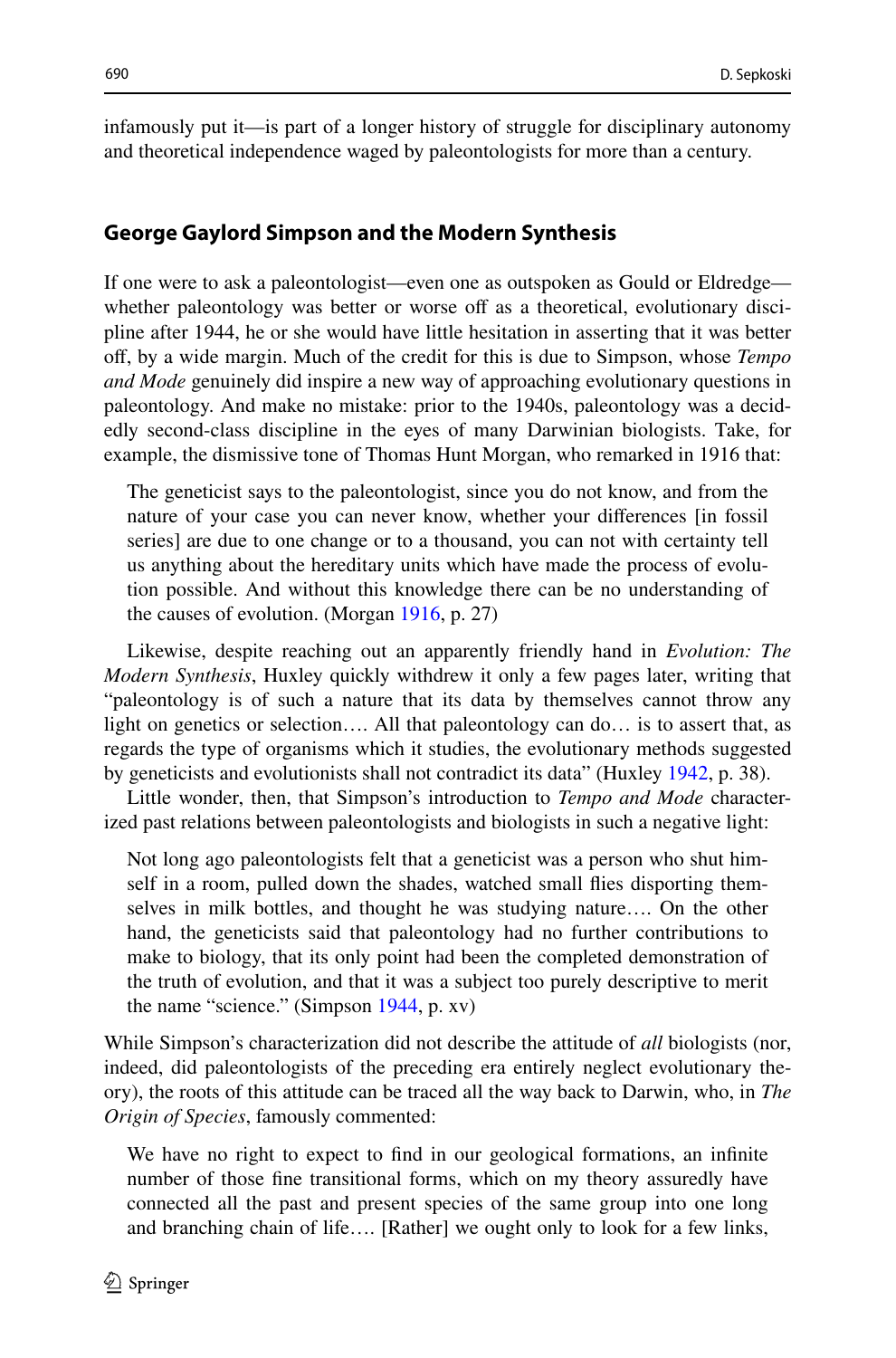some more closely, some more distantly related to each other; and these links, let them be ever so close, if found in diferent stages of the same formation, would, by most palæontologists, be ranked as distinct species. (Darwin [1859,](#page-15-6) pp. 301–302)

From the very beginning of modern evolutionary biology, then, deep suspicions existed about the ability for paleontology to make any contribution to evolutionary theory—suspicions that would not, in the end, be entirely overcome during the Synthesis.

This is not to say, however, that all paleontologists accepted this dim view of the role of paleontology or that they were content for their discipline to merely play "handmaid" to biology. In the decades prior to *Tempo and Mode,* a number of prominent paleontologists—from the Austrian Othenio Abel and the Germans Otto Schindewolf and Karl Beurlen to the Americans Henry Fairfeld Osborn, William Diller Matthew, and B. F. Howell, among others—penned strong defenses of the role of paleontology in evolutionary studies (Sepkoski [2012,](#page-16-0) pp. 25–33). At stake was not only paleontology's conceptual standing, but its institutional relationship with biology and geology as well: as Howell put it in his Presidential Address to the Paleontological Society in 1945, rather than looking "upon themselves as mere hand-maids to geology and to think of paleontology as nothing more than the tail on the geological dog," paleontologists ought to consider their discipline as "a sister science to biology" and "an independent science, worthy of recognition as such" (Howell [1945](#page-15-7), p. 375). Following Abel's frst introduction of the term, therefore, a number of paleontologists—including Simpson and eventually Newell—began referring to biologically-oriented, evolutionary paleontology as "paleobiology."<sup>[2](#page-4-0)</sup>

Though a mere 217 pages of text, Simpson's *Tempo and Mode* set out to chart a new course for paleontology that would prove remarkably successful over the following decades. Simpson came to the project as a prominent vertebrate paleontologist steeped in the evolutionary tradition of Osborn and Matthew, his predecessors at the American Museum of Natural History; he was also, unlike most Anglophone paleontologists of his day, well-versed in the more theoretical German-language paleontology of Abel, Schindewolf, and others. But by his own account the crucial inspiration for his manifesto was his reading of Dobzhansky's 1937 *Genetics and the Origin of Species*: as Simpson later put it, "The book profoundly changed my whole outlook and started me thinking more defnitively along the lines of an explanatory (causal) synthesis and less exclusively along lines more nearly traditional in paleontology" (quoted in Mayr and Provine [1980](#page-15-2), p. 456). Specifcally, Simpson realized that the revolution underway in population genetics ofered the possibility for paleontologists to re-imagine the fossil record in terms of the genetics of extinct

<span id="page-4-0"></span> $2$  Importantly, Simpson was one of only a handful of contemporary English-speaking paleontologists to actively read and engage with German-language paleontological and biological literature (including authors like Abel and Schindewolf), which was decidedly more evolutionary and "paleobiological" at the time than the Anglo-American version. While he found many points of disagreement with those authors, they were nonetheless an important source of inspiration for his own engagement with evolutionary questions (Sepkoski [2012](#page-16-0); Tamborini [2019](#page-16-3)).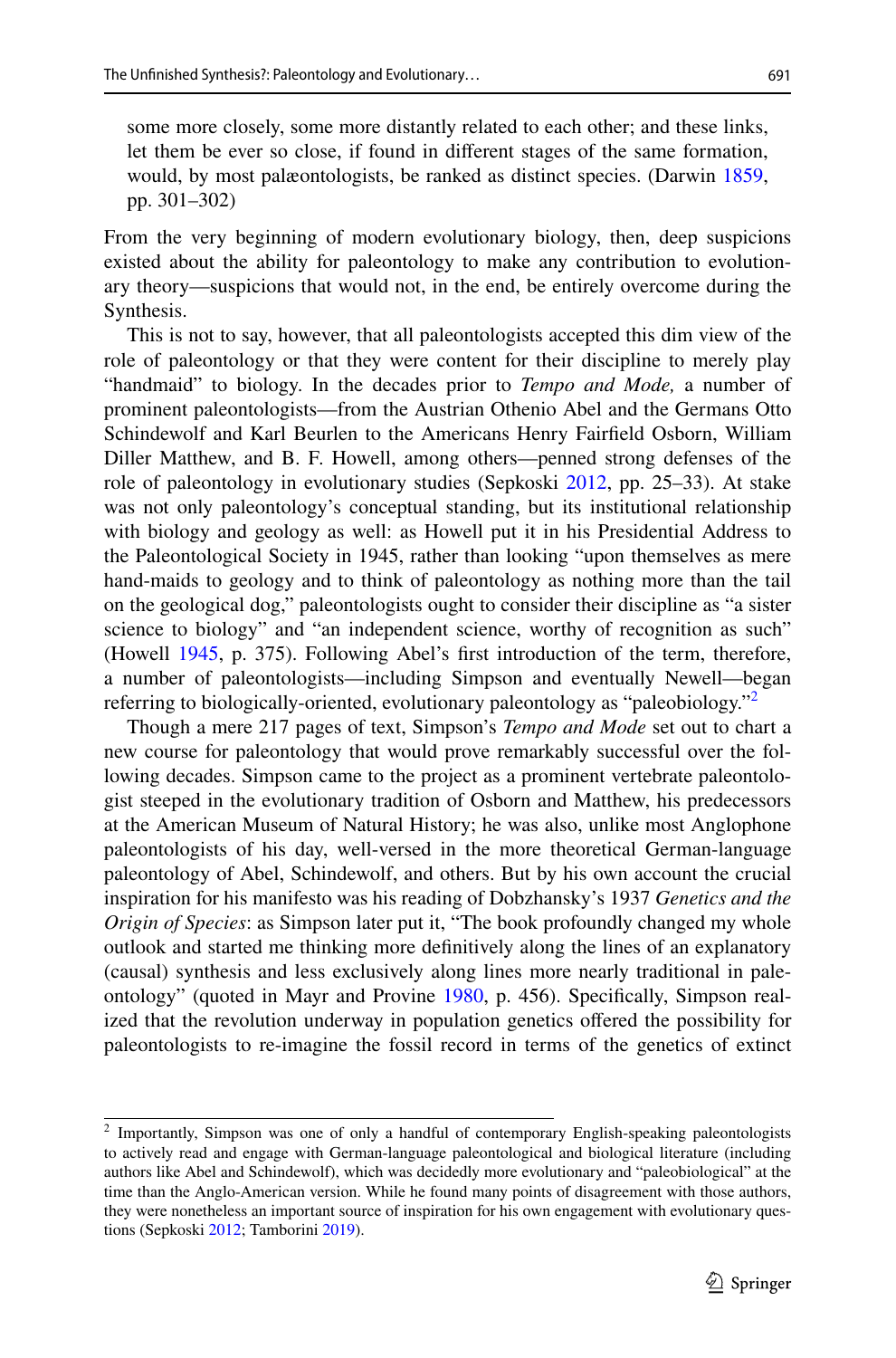populations, rather than merely as morphological series. In other words, Simpson asked how, given the morphological changes that could be observed in fossils, such changes could reveal patterns in the tempo (pace) and mode (mechanism) of evolution. Crucially, he believed that given its vastly longer timescale, paleontology could *uniquely* reveal causal features of evolution that biology or genetics could not perceive. This was as strong an argument as a paleontologist could make for his discipline's prominent role in an emerging synthesis.

*Tempo and Mode* made a number of important theoretical contributions, including an elaboration of Sewell Wright's notion of the "adaptive landscape," which Simpson described as "selection landscapes" that could be correlated with geological time to reveal directional evolutionary trends. Here he argued—consistent with the viewpoints of Mayr and Dobzhansky—that Darwinian selective mechanisms could explain such trends, putting one of the final nails in the coffin of directional evolutionary theories like Lamarckism and orthogenesis. His perhaps most infuential arguments had to do with the rate of evolution, which he argued could vary quite considerably in diferent lineages at diferent times. Using a technique known as survivorship analysis (borrowed from actuarial practices of life insurance companies), Simpson plotted curves estimating the longevity of particular taxonomic groups (say, bivalves versus land carnivores). These curves allowed him to estimate the mean evolutionary durations of particular taxa, revealing diferences (bivalves, for example, tended to be around much longer than mammals) as well as commonalities in patterns of evolutionary development. In particular, he noted that general patterns of survivorship tended to follow the same diminishing parabolic curve: despite different overall longevities, higher taxa tended to decline steeply at frst, and then to persist with a few remaining groups for a lengthy period of time.

This approach to survivorship analysis became a major feature of later evolutionary paleobiology, particularly in the hands of scientists like Leigh Van Valen (Simpson's PhD student at Columbia) and David Raup. But of broader importance was the methodology Simpson employed, which had an explicitly quantitative, modeling orientation. Simpson believed that one of the major reasons for paleontology's second-class status was its lack of mathematical sophistication; indeed, he had addressed this issue in an earlier textbook, *Quantitative Zoology*, which he coauthored with his wife Anne Roe, that attempted to teach basic statistical techniques to paleontologists and other students of natural history (Simpson and Roe [1939\)](#page-16-4). In Simpson's vision, paleontology would be a discipline that analyzed fossil *data* to discover evolutionary patterns, rather than merely producing descriptive morphological or taxonomic analyses of fossils themselves. This was very much in keeping with broader trends in "populational" biology, which had acquired great quantitative rigor through the work of R. A. Fisher, J. B. S. Haldane, Sewall Wright, and others in the frst several decades of the 20th century (Provine [1971](#page-15-8)). It was also inspired by contemporary statistical systematics and character analysis promoted by German paleontologists, including Serge von Bubnoff and Rudolf Wedekind, whom Simpson cited appreciatively in *Quantitative Zoology* (Tamborini [2019](#page-16-3)). If Simpson can be credited with a single major achievement in synthesizing paleontology with genetics and population biology, it was in applying a measure of this quantitative rigor to paleontology so that members of the discipline could speak the same "language" as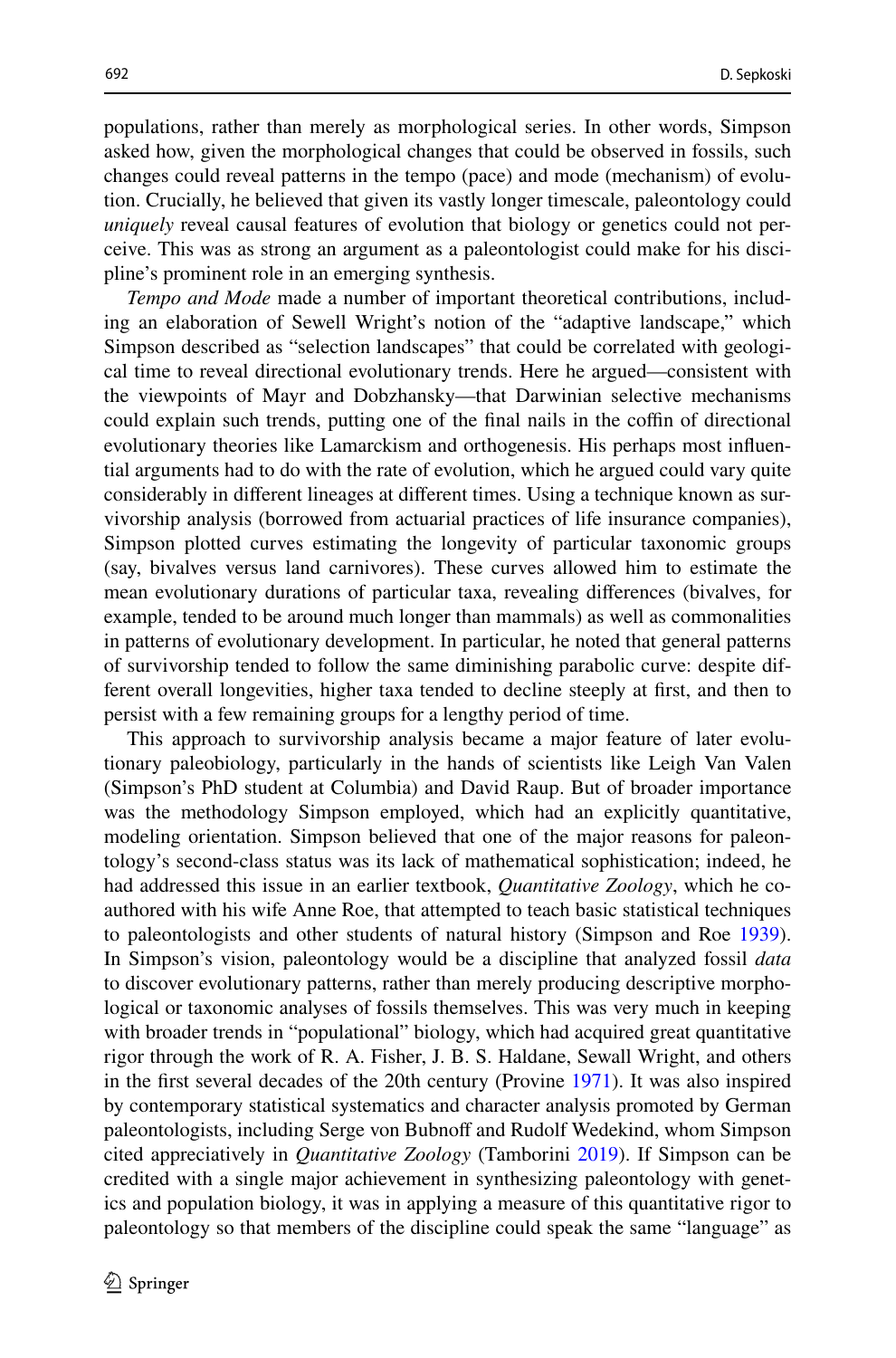other evolutionary biologists. As Gould put it many years later, "This use of quantitative information provided Simpson's second greatest departure from traditional paleontological practices…. Simpson introduced a novel style of quantifcation by drawing models (often by analogy) from demography and population genetics and applying them to large-scale patterns of diversity in the history of life" (Gould [1980a](#page-15-9), pp. 158–159).

The importance of this approach for later studies in paleobiology during its "revolutionary" period in the 1970s and 1980s cannot be overstated: from the mid-1970s onwards, doing paleobiology meant studying patterns of diversifcation quantitatively. Simpson himself may not have achieved the striking results of his later followers (or even of his own colleagues like Newell), but *Tempo and Mode*—and the later *Major Features of Evolution*—was read by nearly every young paleobiologist between 1950 and 1980 and provided the crucial inspiration to attack big, evolutionary questions quantitatively. Later paleobiologists had the advantages of larger fossil databases to consult, more sophisticated (multivariate) statistical techniques, and, of course, digital computers. But Simpson was the unquestioned godfather of that later movement, and it is doubtful whether the revolution of the 1970s could have taken place without him.

This, however, does not answer the question of whether *in his day* Simpson achieved a genuine synthesis of paleontology with evolutionary biology—in fact, it fairly begs it. One way of addressing it is to examine whether Simpson's own views about evolution ft comfortably within the Synthetic "orthodoxy" preached by Mayr and Dobzhansky. In many ways they did: Simpson consistently insisted that a populational approach should dominate paleontology and asserted that macroevolution—that is, long-term patterns of evolutionary development—could be explained by neo-Darwinian microevolutionary genetic mechanisms of selection and drift. In one crucial regard, though, *Tempo and Mode* was at odds with the view of Mayr and Dobzhansky, who basically carried on Darwin's assumption that major breaks in the fossil record were the artifact of an imperfect preservation process. As Simpson put it, "The development of discontinuities between species and genera, and sometimes between still higher categories, so regularly follows one sort of pattern that it is only reasonable to infer that this is normal and that sequences missing from the record would tend to follow much the same pattern…. [T]he face of the fossil record really does suggest normal discontinuity at all levels" (Simpson [1944,](#page-16-1) pp. 98–99). Or, as he strikingly stated, "incompleteness is an essential datum and… can be studied with profit" (Simpson [1944,](#page-16-1) p. 105).

Based on the observation of these kinds of structural discontinuities in the fossil record, Simpson proposed that evolution proceeds with two distinct tempos: either slowly (bradytelic), which characterizes most lineages, or else more quickly (tachytelic), which appears in a signifcant minority of cases. To explain the latter where evolution proceeds very quickly leaving few intermediate stages in the fossil record—Simpson introduced what Gould has called "his most striking and original contribution": quantum evolution (Gould [1980a](#page-15-9), p. 164). According to Simpson, cases of rapid evolution can be explained if we imagine a small, genetically-isolated population coming into disequilibrium, where it fnds itself in an "inadaptive" portion of the selection landscape. Through random genetic mutations, selection, and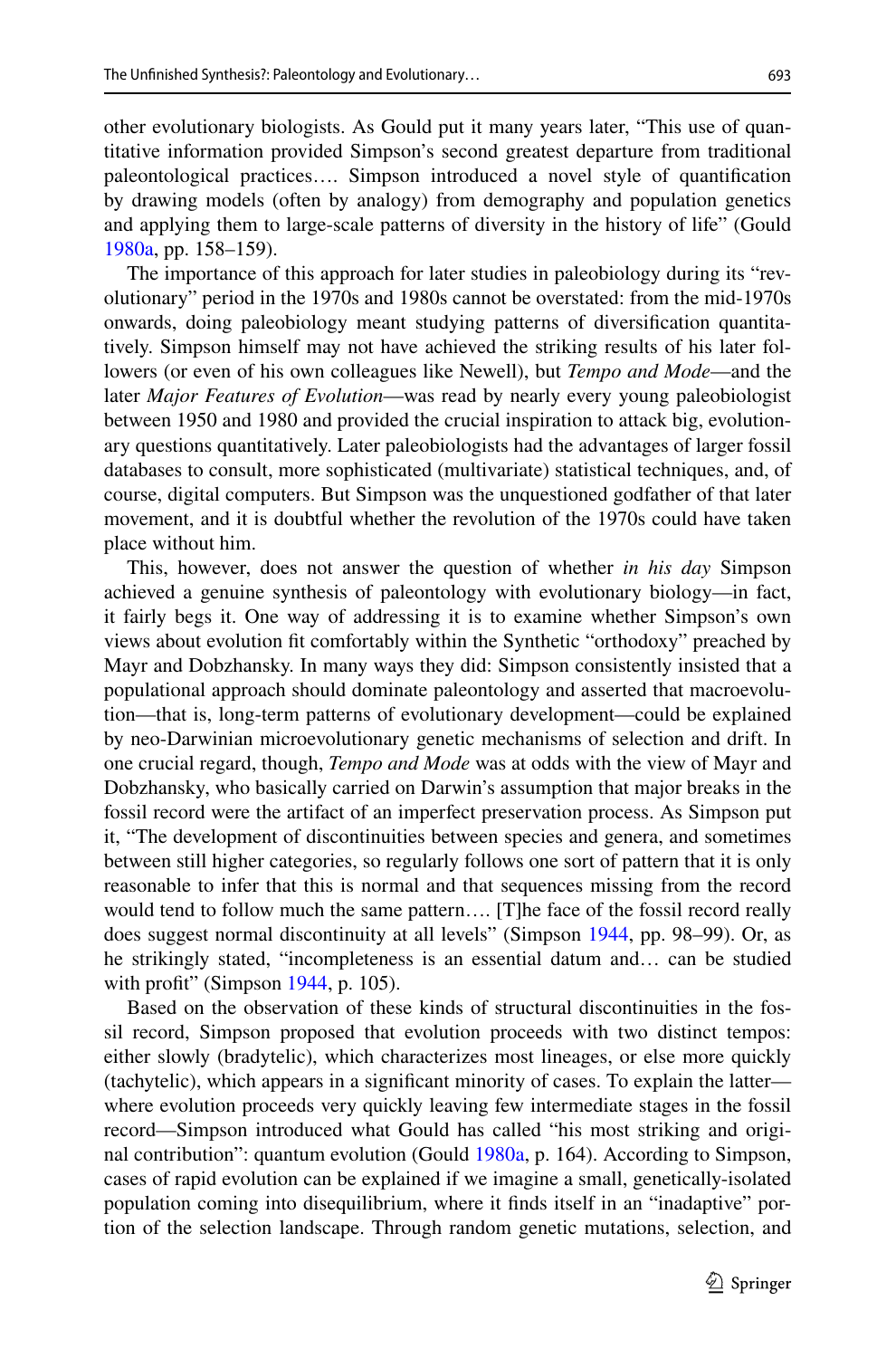drift, this population can be pulled to an adaptive peak (e.g., evolve) much more quickly than a larger population with greater geographic range and genetic diversity. He did not propose any accelerated genetic mechanism—such as Hermann J. Muller's much-maligned genetic saltations—but merely pointed out that normal Darwinian processes might operate more quickly in some cases. Indeed, this idea was endorsed by Mayr himself in both *Systematics and the Origin of Species* and in a later landmark paper on allopatric speciation (Mayr [1954](#page-15-10)). However, while Simpson's quantum evolution did not necessarily challenge Synthetic orthodoxy, his overall vision that it ft into was, as Gould put it, broadly pluralistic: "He wished to render macroevolution as the potential result of microevolutionary processes, not to rely dogmatically upon any single process. Although he favored selection-towardadaptation as a primary (and dominating) theme, he explicitly denied that all evolution is adaptive and under selective control" (Gould [1980a](#page-15-9), p. 165).

It is for this reason, Gould would argue, that Simpson had to be "disciplined" by Mayr and the other architects of the Synthesis during its period of "hardening" in the 1950s. The most notable evidence of this is the fact that, while quantum evolution was presented as the major conclusion of *Tempo and Mode*, it was virtually ignored in the revised 1953 *Major Features of Evolution*. Instead, Simpson now argued that "Phyletic splitting of lineages, including those from which higher categories up to the highest later develop, thus occurs by speciation at their bases…. The paleontological evidence cannot exclude the possibility of exceptions, but it confrms the conclusion in particular examples, and there is nothing in the record that requires or suggests exceptions" (Simpson [1953,](#page-16-5) p. 385). Quantum evolution, described in *Tempo and Mode* as "the dominant and most essential process in the origin of taxonomic units" (Simpson [1944,](#page-16-1) p. 206), was now characterized as merely "a limiting case on phyletic evolution" (Simpson [1953,](#page-16-5) p. 389).

Simpson left few clues in his notes and letters about what changed his mind, so it is difcult—if tempting—to speculate about the apparently abrupt about-face. Gould's interpretation is that Simpson simply capitulated to pressure from Mayr, Dobzhansky, and others to avoid even the slightest suspicion of deviance from the selectionist orthodoxy of the Synthesis; while this hypothesis is plausible, there is no documentation that directly bears it out. It is undeniable, however, that Simpson's choice signifcantly undercuts *Tempo and Mode*'s arguments for the disciplinary autonomy of paleontology within evolutionary biology. Quantum evolution had been the major example of the kind of original, theoretical result paleontology could contribute: a pattern of evolution not detectable by the methods of population biologists and geneticists. Implicitly, the stance of *Major Features* seems to indicate that paleontology should, after all, be content with documenting the gradual, phyletic patterns of evolution extrapolated from studies of living populations. I think it is ultimately unnecessary to speculate about Simpson's own motivations for the change of heart, since it is undeniable that this was at least the interpretation the shift provoked for many later paleontologists. Indeed, several paleobiologists active during the revolutionary era reported reading *Tempo and Mode* only after having consumed *Major Features*, and being astounded by the radical nature of the earlier book's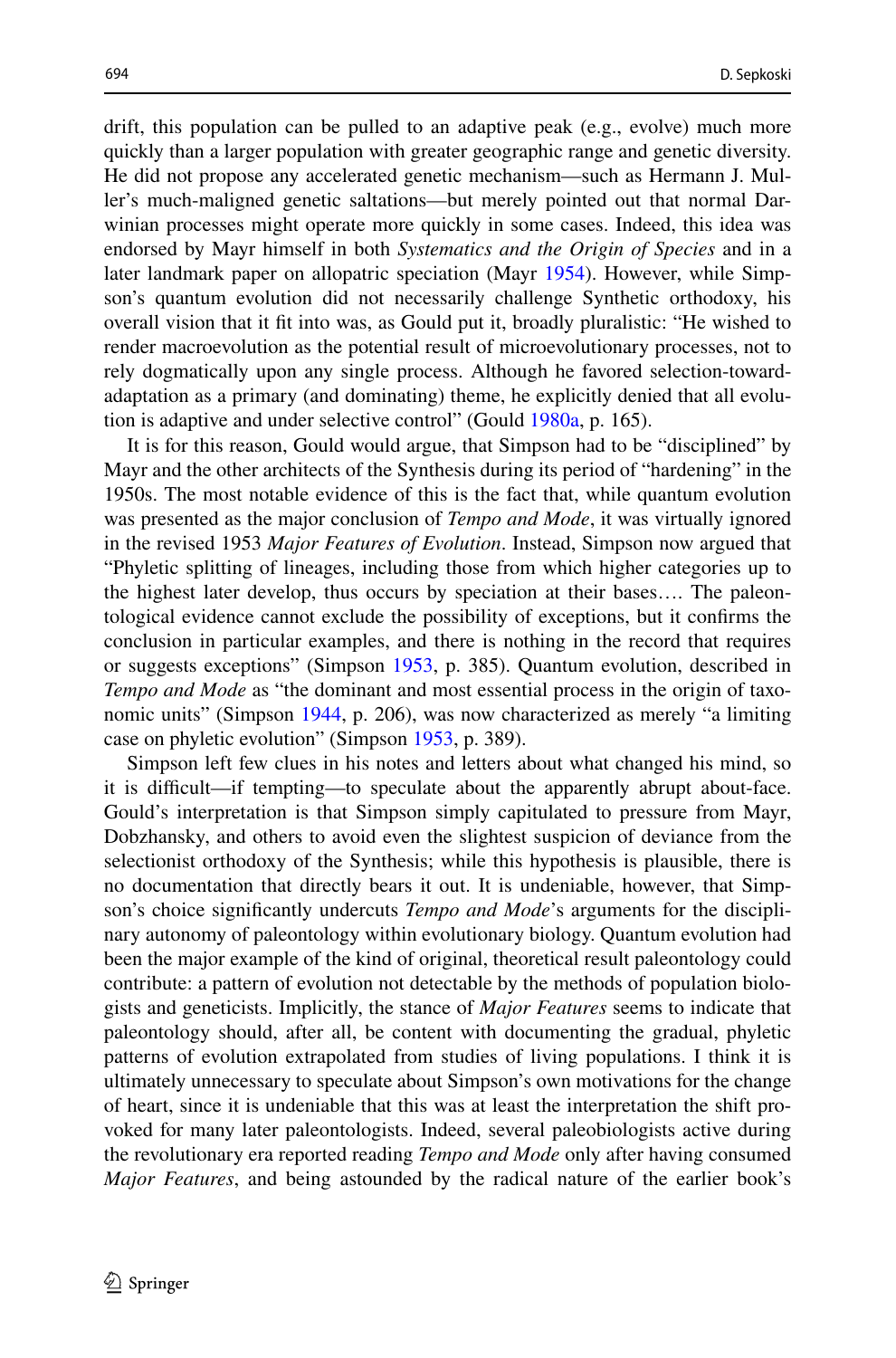arguments.<sup>3</sup> In some cases (as with Gould and Eldredge), it was reading *Tempo and Mode* that inspired their own radical proposals—such as the theory of punctuated equilibria. Whatever Simpson's intentions, then, the message that was communicated to later paleobiologists like Gould was that Simpson "unifed paleontology with evolutionary theory, but at a high price indeed—at the price of admitting that no fundamental theory can arise from the study of major events and patterns in the history of life" (Gould [1980a](#page-15-9), p. 170).

#### **Paleobiology After the Synthesis**

In 1984, the geneticist John Maynard Smith published an essay in *Nature* entitled "Palaeontology at the High Table," in which he generously welcomed paleontologists to the "high table" of evolutionary theory. This essay was remarkable for several reasons, not least of which because its author had previously been both a major proponent of the gene-selectionist viewpoint in evolutionary biology popularized by Richard Dawkins' *The Selfsh Gene* (1976) and a vocal critic of paleobiological theorizing by people like Gould. One should bear in mind that not only had Gould been championing punctuated equilibria and other recent—and unorthodox—contributions by paleontologists as challenges to received evolutionary theory for more than a decade, but he had only a few years earlier published his infamous essay "Is a New and General Theory of Evolution Emerging?" In that piece Gould opined that despite being "beguiled" by the "unifying power" of the Synthesis as a student during the 1960s, he had been "watching it slowly unravel as a universal description of evolution ever since," concluding that "if Mayr's characterization of the synthetic theory is accurate, then that theory, as a general proposition, is efectively dead, despite its persistence as textbook orthodoxy" (Gould [1980b,](#page-15-11) p. 120).

In fact, Maynard Smith's *Nature* essay was a response to Gould's [1984](#page-15-12), Tanner Lectures at Claire Hall, Cambridge, where Gould ofered some "Challenges to Neo-Darwinism and Their Meaning for a Revised View of Human CoAnsciousness" (Gould [1985\)](#page-15-13). One might reasonably have expected to see the sharp-tongued Maynard Smith use his highly-visible platform to slap down the upstart Gould—as he had in the past and would again do in the future. But on this occasion Maynard Smith showed a curious restraint: rather than take exception to Gould's complaints that paleontologists had been excluded from the Synthesis (many of which, quoted above, had been published in Gould's [1980](#page-15-11) chapter in *The Evolutionary Synthesis*), Maynard Smith essentially agreed. "It might be supposed," Maynard Smith began, "that the contribution [of paleontology to evolutionary theory] would be crucial, but, at least until recently, that has not been so." As he explained,

The palaeontologist G.G. Simpson was one of the main architects of the 'modern synthesis' that emerged in the 1940s, but his role was to show that the facts

<span id="page-8-0"></span><sup>3</sup> Eldredge and Gould, especially, described reading *Major Features of Evolution* before *Tempo and Mode* (see Sepkoski [2014](#page-16-6)).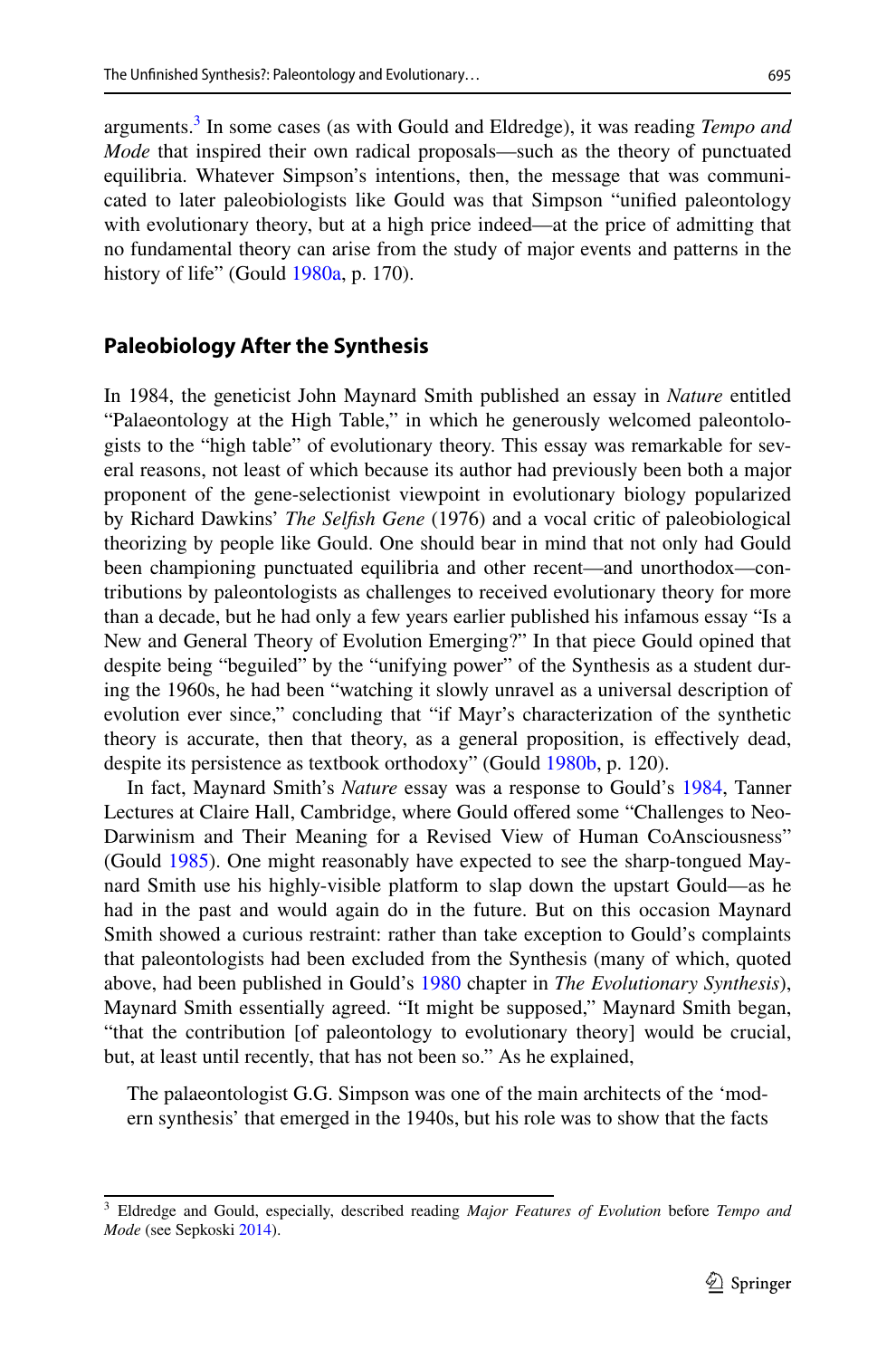of palaeontology were consistent with the mechanisms of natural selection and geographical speciation proposed by the neonatologists (a term used by palaeontologists to describe the rest of us), rather than to propose novel mechanisms of his own. Since that time, the attitude of population geneticists to any palaeontologist rash enough to offer a contribution to evolutionary theory has been to tell him to go away and fnd another fossil, and not to bother the grownups. (Maynard Smith [1984](#page-15-14), p. 401)

However, as Maynard Smith continued, "In the last ten years… this situation has been changed by the work of a group of palaeontologists, of whom Gould has been a leading fgure." He went on to cite punctuated equilibria, macroevolutionary hierarchy and species selection, and, particular, the study of mass extinctions as having had an important role in leading biologists to re-think—if not revise—some of evolutionary biology's most cherished assumptions, leading him to the now famous invocation that "The palaeontologists have too long been missing from the high table. Welcome back" (Maynard Smith [1984,](#page-15-14) p. 402).

Maynard Smith's statements could be—and have been—read in a variety of ways: as proof that paleontology had fnally reached the promised land, as an attempted apology for past misdeeds and a tentative overture to improved future relations, or as further evidence of elitist paternalism on the part of geneticists (the "high table" is one of those distinctively British traditions in which the dining halls at Oxbridge colleges are segregated between the students, who sit together on the main foor, and the fellows, who eat at a raised table at the front of the room). In a sense, I detect elements of all three sentiments in his piece. Maynard Smith's enthusiasm for some developments in recent paleontology—especially mass extinction studies, which he cited as having "the greatest impact… on the way we see the mechanisms of evolution"—was clearly genuine and was shared by many biologists at the time. There is also a note of subtle condescension in the essay, in which praise is dispensed ambivalently (he reported having "no problem" with a hierarchical theory of macroevolution, so long as it follows a number of fairly rigid neo-Darwinian conventions), and the tone is decidedly one of a senior colleague addressing a junior one. But on one issue Maynard Smith seems to have been in complete agreement with Gould: that the Modern Synthesis, as a genuine synthesis of paleontology and genetics, was a failure.

There are times when a historian should question his or her sources, and times when he or she should simply step back and let those sources have their say—and this is one of those times. Whether or not paleontology has since completed a delayed synthesis with evolutionary biology—and I suspect there are as many different opinions on that topic as there are paleontologists and evolutionary biologists—it seems fairly clear both from the historical record and from the mouths of the actors involved that whatever promise might have been extended in the 1940s was not achieved, at least until the mid-1980s or so. Mayr, writing both as an activist biologist during the Synthesis era and as a partisan historian several decades later, had a clear interest in characterizing the Synthesis as having been pluralistic and open in order to impose and celebrate his own distinctive view of what that synthesis should entail. Likewise, Gould and his compatriots in the 1970s and 1980s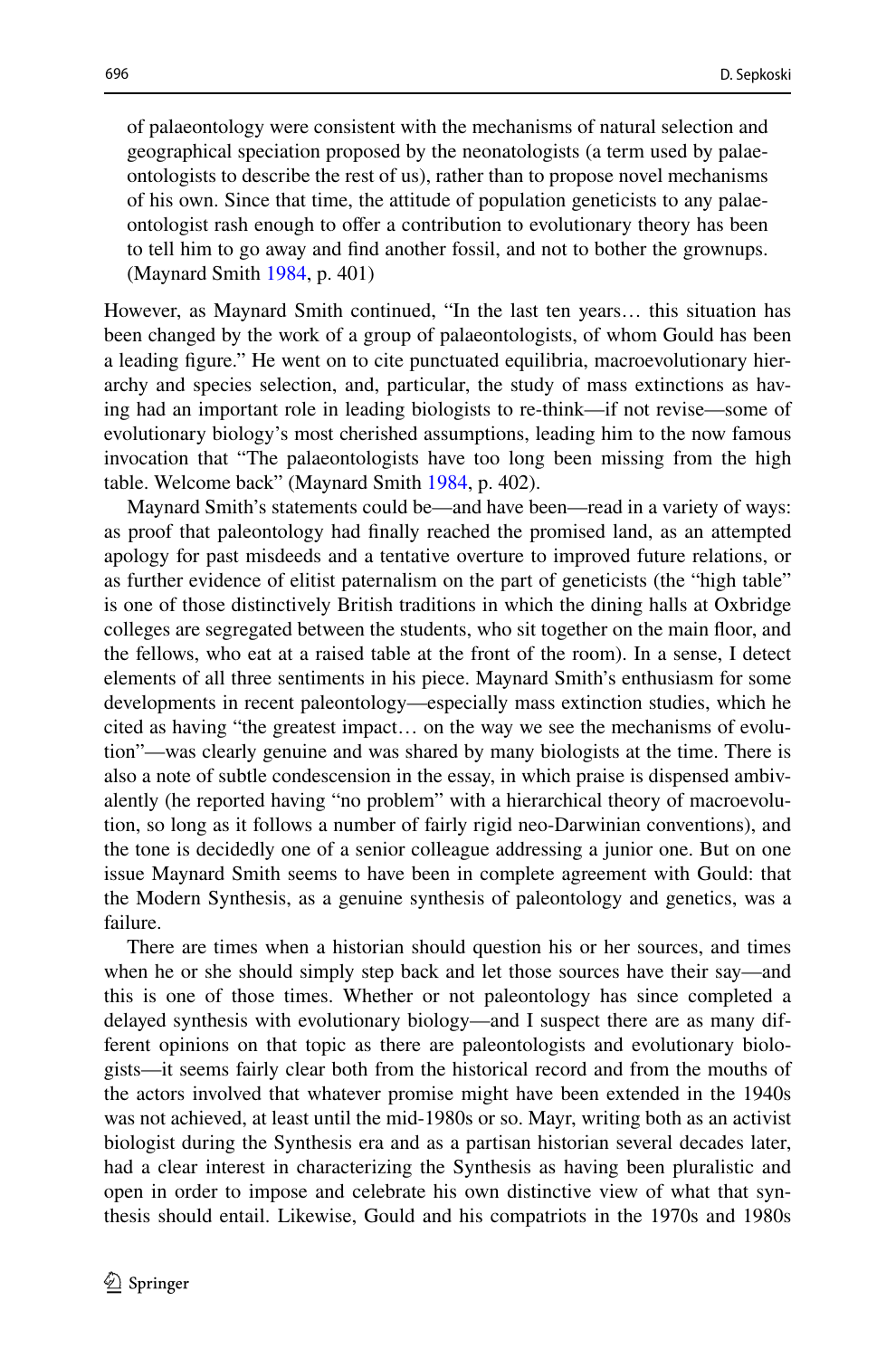had conceptual and disciplinary motivations for arguing the reverse. In other words, there is no "right answer" to this question, but rather diferent perspectives that were conditioned by distinct disciplinary and theoretical agendas.

In the frst instance, it literally put bread on their tables: Eldredge and Gould have both frankly acknowledged that without punctuated equilibria they would have had rather quiet, undistinguished careers, rather than becoming (to diferent extents) prominent public intellectuals with many scientifc and popular accolades. Without a foil, however, punctuated equilibria had no teeth: indeed, one of the many criticisms of the theory that evolution proceeds through lengthy periods of morphological stasis, infrequently "punctuated" by bursts of rapid speciation, is that it was either unoriginal (having been anticipated by Simpson, Mayr, or other previous thinkers) or uncontroversial (for the stated reason that it did not require any novel evolutionary mechanisms) or both (Cain [2009;](#page-15-15) Sepkoski [2009](#page-16-7)). In fact, Gould and Eldredge themselves had difficulty over the years deciding whether the theory was perfectly orthodox in a Darwinian sense or wildly radical: in his magnum opus *The Structure of Evolutionary Theory* [\(2002](#page-15-16)). Gould seems to try to have it both ways.<sup>[4](#page-10-0)</sup> What is clear, though, is that both authors got much more mileage out of the radical interpretation than the benign one, since it attracted more press, more attention from outside biology, and more momentum for aggressive disciplinary change from within. The same can be said for other paleobiological contributions of the era, including so-called species selection (the notion that group-level traits, such as reproductive mode, can be selected for via Darwinian mechanisms), hierarchy (the idea that selection operates on a hierarchy of levels from the gene to the higher taxon with diferent rules at each), and mass extinction theory (for example, the proposal that the dinosaurs—and perhaps many other groups—became extinct because of an extraterrestrial impact event) (Stanley [1975;](#page-16-8) Vrba and Gould [1986](#page-16-9); Gould [1985;](#page-15-13) Raup and Sepkoski [1986;](#page-15-17) Alvarez et al. [1980](#page-15-18)).

In the second place, paleobiologists of the 1970s and 1980s were seeking to distinguish what was new or diferent about their approach in order to gain disciplinary traction *within* geology and paleontology. By arguing that the Synthesis had failed or been incomplete, they were able to argue that their own sub-discipline—paleobiology—was the long hoped-for resolution to its ultimate completion. But, importantly, they could also make the case that completion of the Synthesis could not be accomplished within existing disciplinary structures—that is to say, with paleontologists isolated in museum or university geology departments, cut off from access to colleagues and resources in biology (and, particularly by the late 1980s, in molecular

<span id="page-10-0"></span><sup>4</sup> For example, in *Structure* Gould complained about the "major and persisting misunderstanding of punctuated equilibrium among neontologists," which was "the false assumption that if we are really saying something radical, we must be staking a claim for a novel mechanism of speciation, or for a diferent (read non-Darwinian) style of genetic change" (Gould [2002,](#page-15-16) pp. 778–779). This is true in a strict sense, but it downplays claims Gould made elsewhere in the book that punctuated equilibria is the essential foundation for "revising and expanding the Darwinian paradigm on all three supporting legs of its essential tripod. For the punctuational style of change—disfavored by Darwin, who recognized the necessary status of gradualism within the logic of his world view—now emerges as a primary consequence of repairs and reinforcements upon all legs of the tripod" (Gould [2002,](#page-15-16) p. 927).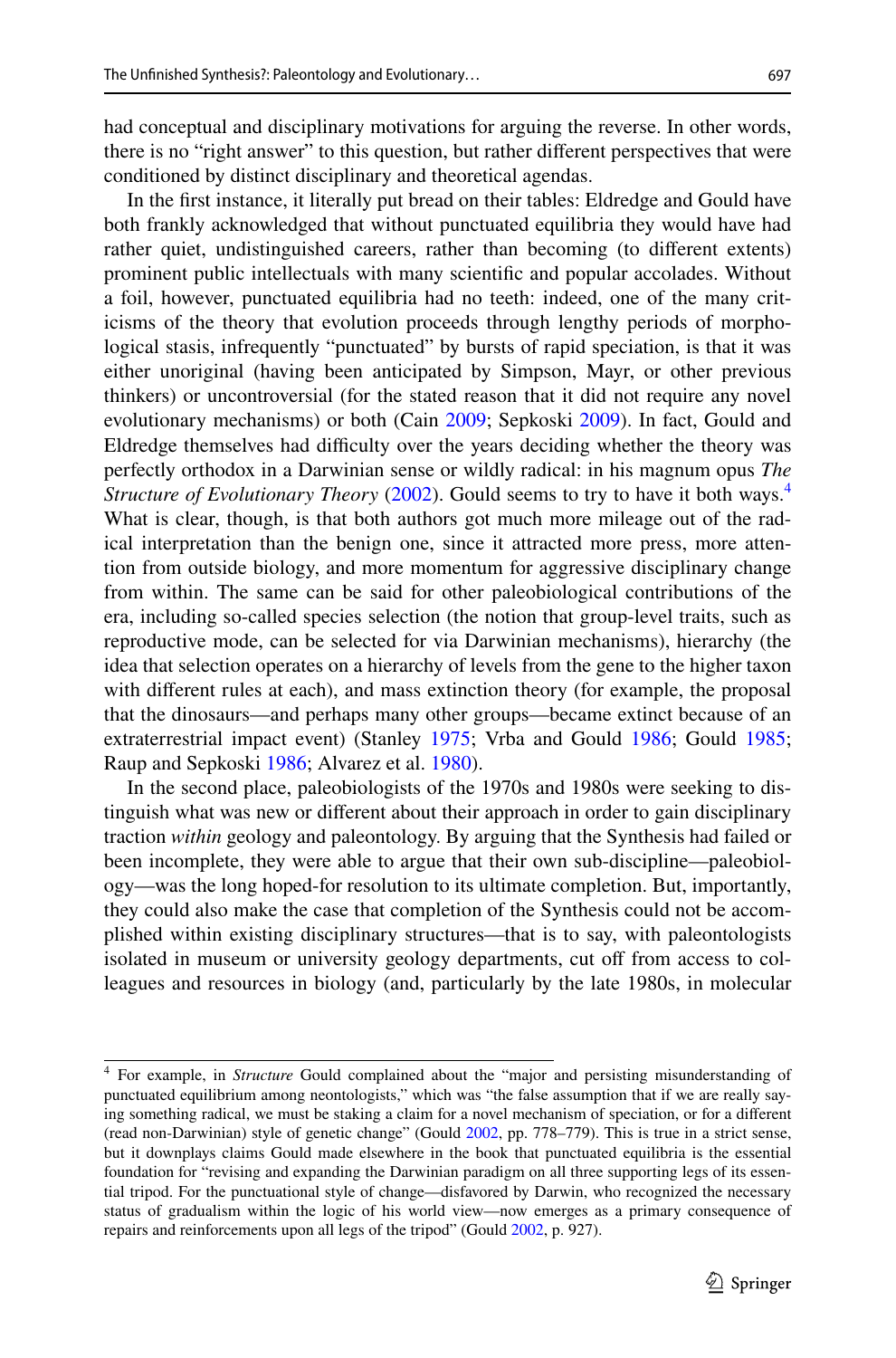genetics) (Rainger [1993](#page-15-19); Sepkoski [2012](#page-16-0), ch. 1). This was an appeal both to geologists, who often controlled the very few positions allocated to evolutionary paleontologists (which usually were flled by stratigraphers), and to colleagues and administrators who could promote interdisciplinary work. Beyond the academy, important sources of funding—the National Science Foundation, for example—had few existing rubrics that were appropriate for paleobiologists. During the early 1980s, in fact, most US federal funding for paleobiology came from NASA's astrobiology initiatives rather than from more traditional sources like the NSF. This began to change over the next decade or so, as outspoken paleobiologists like Eldredge and Gould successfully drew public attention to paleontology by capitalizing on—and some would argue by exaggerating—the radical nature of paleontological interventions into evolutionary biology[.5](#page-11-0)

## **An Unfnished Synthesis?**

In his fnal, *magnum opus*, the massive volume *The Structure of Evolutionary Theory*, Gould reiterated earlier claims that the history of the Modern Synthesis underwent a period of "restriction" and "hardening" following the publication of Dobzhansky's *Genetics and the Origin of Species* and Mayr's *Systematics and the Origin of Species*. In Gould's view (shared by his frequent collaborator, Eldredge), the Synthesis began with a more pluralistic outlook: "The original synthesists wanted to render all of evolution by known genetic mechanisms; but they tended to agnosticism about relative frequencies among the legitimate phenomena, notably on the issue of drift (and other random phenomena) vs. selection" (Gould [2002,](#page-15-16) p. 505). The chief culprit in this hardening, according to Gould's account, was Mayr, who went too far in his goal to purge earlier, non-Darwinian approaches such as orthogenesis and genetic saltations, ultimately campaigning against more pluralistic ideas promoted by Dobzhansky (in the frst edition of *Genetics*), Wright (by downplaying the role of drift), and even himself (modifying his initial views about allopatric speciation and macroevolution). This meant, Gould argued, that paleontologists like Simpson were forced to drop more aggressive claims for the theoretical autonomy of paleontology, as evidenced by Simpson's *volte face* concerning quantum evolution between *Tempo and Mode* and *Major Features*.

If, as Gould claimed, the initial synthesis was pluralistic enough to admit mechanisms like drift and quantum evolution that acknowledged patterns of evolutionary discontinuity, then it follows that the resulting "hardened" synthesis was not a true

<span id="page-11-0"></span><sup>5</sup> One of the crucial dilemmas in the establishment of paleobiology between the 1940s and the 1980s was the disciplinary and intellectual relationship between paleontology and geology, on the one hand, and biology, on the other. For the most part, invertebrate paleontologists have historically been housed in departments of geology, leaving them intellectually isolated from biologists. For this reason, invertebrate paleontology had, by the middle of the 20th century, developed mostly as a geologically-oriented, stratigraphic discipline. A rallying cry for paleobiologists, then, from Simpson to Gould was that paleobiology represented a properly *biological* orientation to past life—sometimes to the consternation of more traditionally-minded invertebrate paleontologists (see Sepkoski [2012\)](#page-16-0).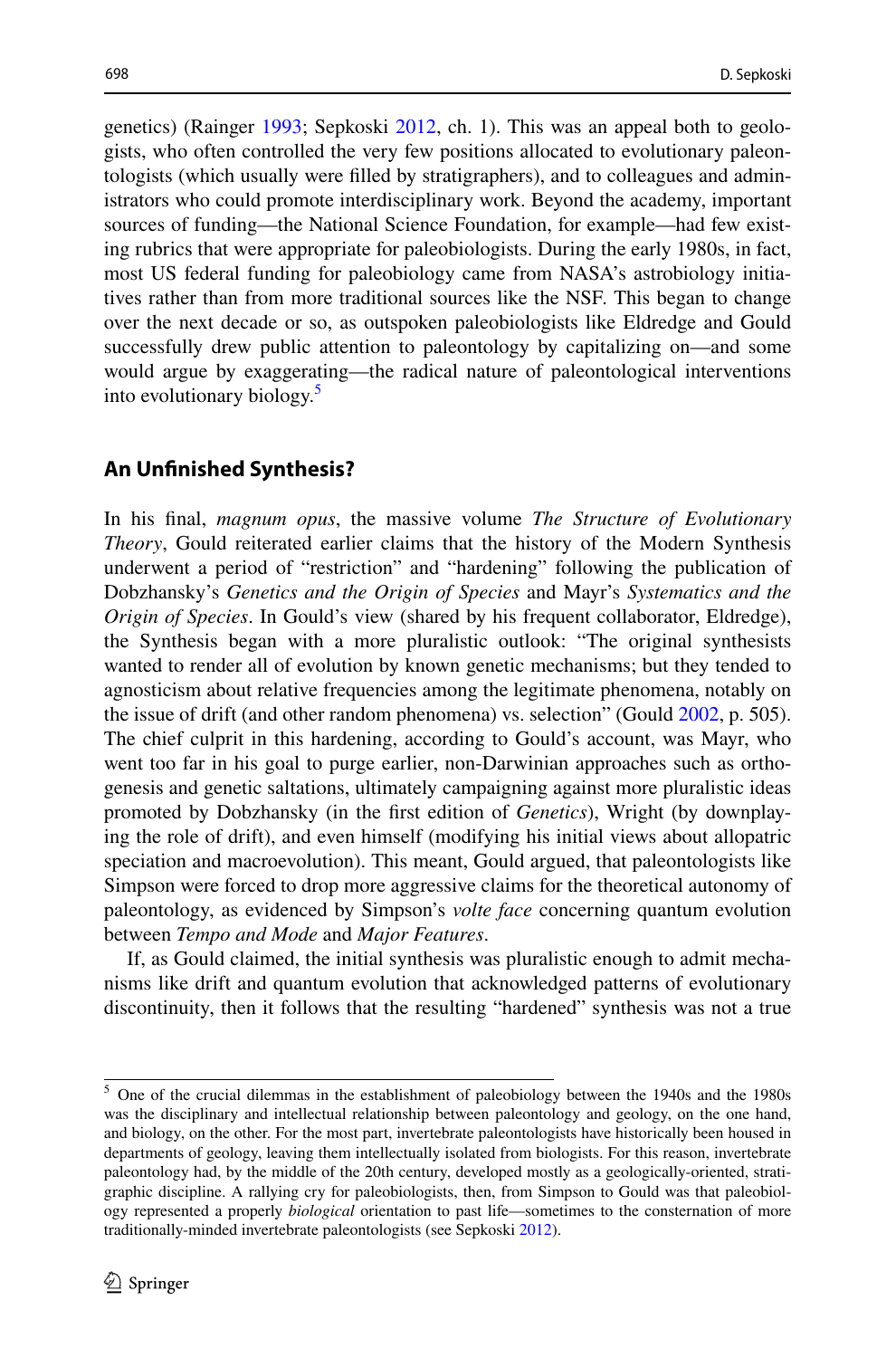synthesis. Accepting that logic for the moment, we can then ask whether the revolution in paleobiology of the 1970s and 1980s "completed" that synthesis. As of 1985, Eldredge was unwilling to allow that such a completion had occurred. That year he published his book *Unfnished Synthesis*, in which he maintained that "the current version of the 'modern synthesis' remains so unmoved by the data of systematics, paleontology, and large-scale ecology that … we still have a theory of evolution that is not directly addressed to the actual events of the history of life" (Eldredge [1985,](#page-15-3) p. v). Like Gould, Eldredge has argued throughout the rest of his career that a completion of that synthesis will occur only when the evolutionary community embraces a hierarchical theory of macroevolution that recognizes diferent mechanisms and modes of evolution occurring on diferent levels of selection. Not surprisingly, for both Gould and Eldredge the centerpiece of such a hierarchical theory is their theory of punctuated equilibria and the associated phenomenon of "species selection" (or "sorting").

This may well be the case, and it is not my intention to try to settle the matter here. However, there are other reasons to believe that the intervention of paleobiologists during the revolutionary period was not decisive. As Michael Benton—a paleontologist long associated with the paleobiology movement who has spent his entire career in Britain (giving him, perhaps, more distance from the mostly UScentered events of the 1980s and beyond)—has argued, the Paleobiological Revolution, although a genuinely important episode, did not "set out the grounds within which modern palaeobiology operates," because it mostly ignored the field of phylogenetic analysis (Benton [2013,](#page-15-20) p. 3). As Benton quite justifably claims, much of the important research in paleontology since the 1990s on patterns of evolutionary development has focused on "comparative phylogenetic methods"—e.g., constructing phylogenetic trees—capable of shedding light on a variety of questions central to evolutionary biology:

what was the ancestral trait in a clade, how one trait (e.g. body size) affects another, how particular traits affect evolutionary rates, relative rates of evolution of diferent subclades in comparison with each other, whether the rate of evolution has decreased or increased through time, whether two subclades are evolving towards diferent evolutionary optima, how diferent traits relate to the likelihood of extinction, how population size has changed through time, whether there has been gene flow between particular species, when a species moved between land masses and the timings of accelerations and decelerations in trait evolution across clades and with respect to events such as climate changes or mass extinctions. (Benton [2013](#page-15-20), p. 3)

Benton suggests a variety of reasons why the leading fgures of the Paleobiological Revolution would have been resistant to phylogenetic approaches, but the essential point is that paleobiology, at least as it was understood in the 1980s, was out of step with the major new advances in biology (a claim that is fair when leveled at Gould, who remained ambivalent towards phylogenetics until the end, but not Eldredge, who was an early adopter of cladistic approaches).

Indeed, the paleobiological community now generally regards phylogenetics as an essential component of the discipline. Whereas the classic textbook *Principles*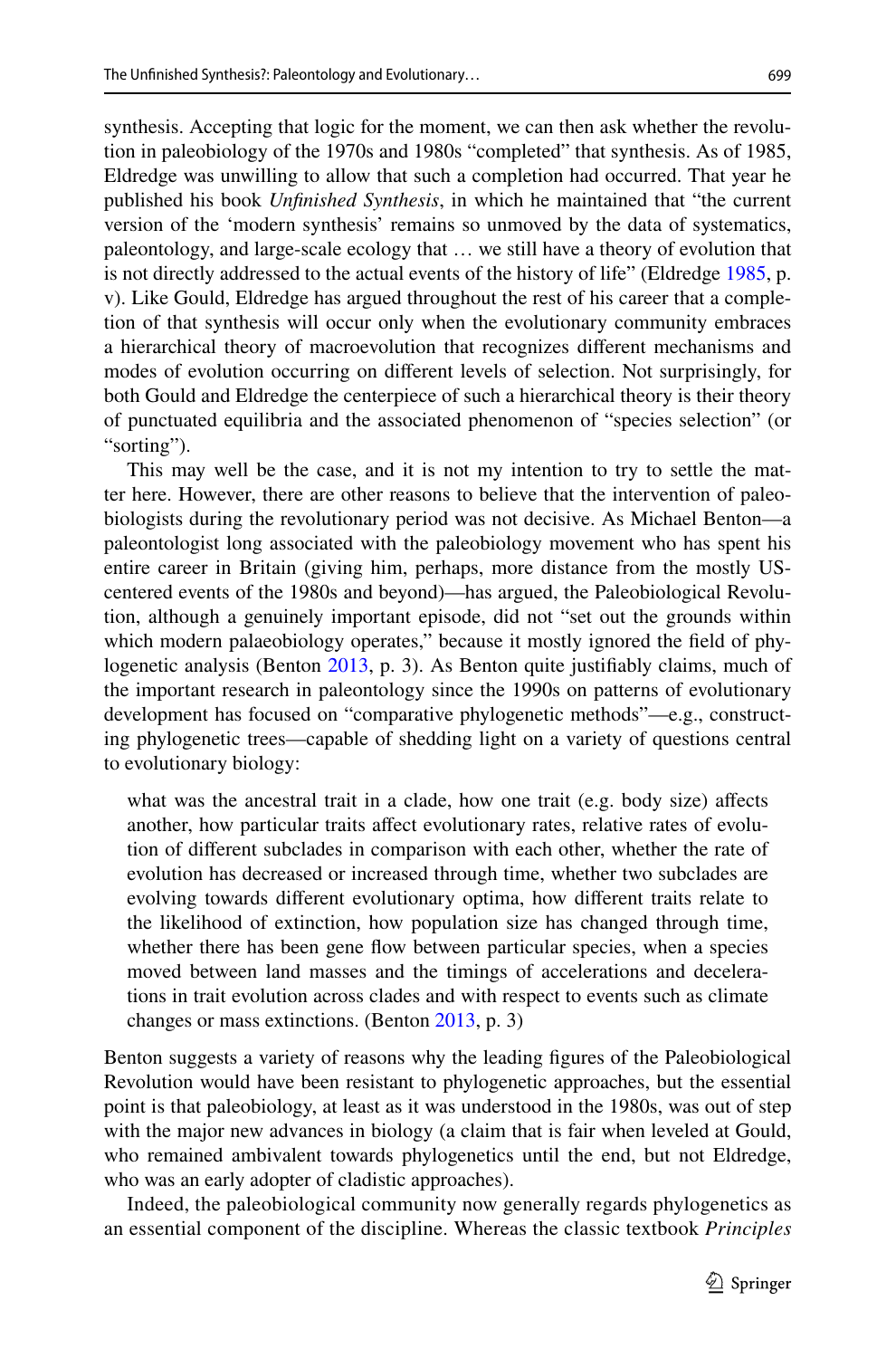*of Paleontology,* coauthored by Steven M. Stanley and David M. Raup (two of the leading fgures of the Paleobiological Revolution), all but ignored phylogenetics in both editions ([1971](#page-15-21) and [1978](#page-16-10)), the completely rewritten 2007 third edition, coauthored by Michael Foote and Arnold I. Miller (two "second generation" paleobiologists who studied under Raup and Jack Sepkoski), has a lengthy section on constructing cladograms and inferring evolutionary relationships through statistical analysis (Raup and Stanley [1971;](#page-15-21) Raup and Stanley [1978;](#page-16-10) Foote and Miller [2007](#page-15-22)). Likewise, the authoritative compilation of paleobiological theory and method, *Palaeobiology: A Synthesis*, published in 1990 by the British Palaeontological Association with more than 100 original chapters by the leaders in the feld, includes only two chapters on phylogeny: very basic introductions to "Cladistics" and "Evolutionary Systematics" (Briggs and Crowther [1990](#page-15-23)). However, the 2001 second edition (which contains mostly new chapters) features six chapters on "Reconstructing Phylogeny," including three that discuss molecular phylogeny (Briggs and Crowther [2001\)](#page-15-24).

In fact, some of the most exciting work in paleobiology in the past decade has involved the correlation of fossil evidence (i.e., using traditional morphological techniques) with molecular data. The use of so-called "molecular clocks" (which estimate the rate of evolution in extinct lineages based on assumptions drawn from the rate of mutation in living analogs) has greatly clarifed our understanding of the origin and fourishing of multicellular life and, in particular, the puzzle of the socalled "Cambrian explosion," in which most of the major animal phyla present today appear (from the fossil record) to have burst into existence over just a few million years some 500 million years ago. For example, phylogenetic estimates now suggest that, in fact, multicellular organisms probably evolved much earlier—perhaps 700 million years ago—and underwent a period of explosive diversifcation because of environmental conditions during the later Cambrian. One of the leading fgures in this new approach has been the Smithsonian Institution paleobiologist Douglas Erwin (another second-generation paleobiologist whose position is notably in the "Department of Paleobiology"), who explains, in an important coauthored paper on the Cambrian question, just how important phylogentic and other techniques have been:

The fossil record is now supplemented with geochemical proxies of environmental change; a precise temporal framework allowing for correlation of rocks in diferent areas of the world and evaluation of rates of evolutionary and environmental change; an increasingly rigorous understanding of the phylogenetic relationships between various living and fossil metazoan clades and their dates of origin, based largely on molecular sequences; and growing knowledge of the evolution of developmental processes through comparative studies of living groups. Collectively, these records allow an understanding of the environmental potential, genetic and developmental possibility, and ecological opportunity that existed before and during the Cambrian. (Erwin et al. [2011,](#page-15-25) p. 1091)

A particularly important feature of this research has been the role of evolutionary developmental genetics (which Erwin et al. stress), which has provided a framework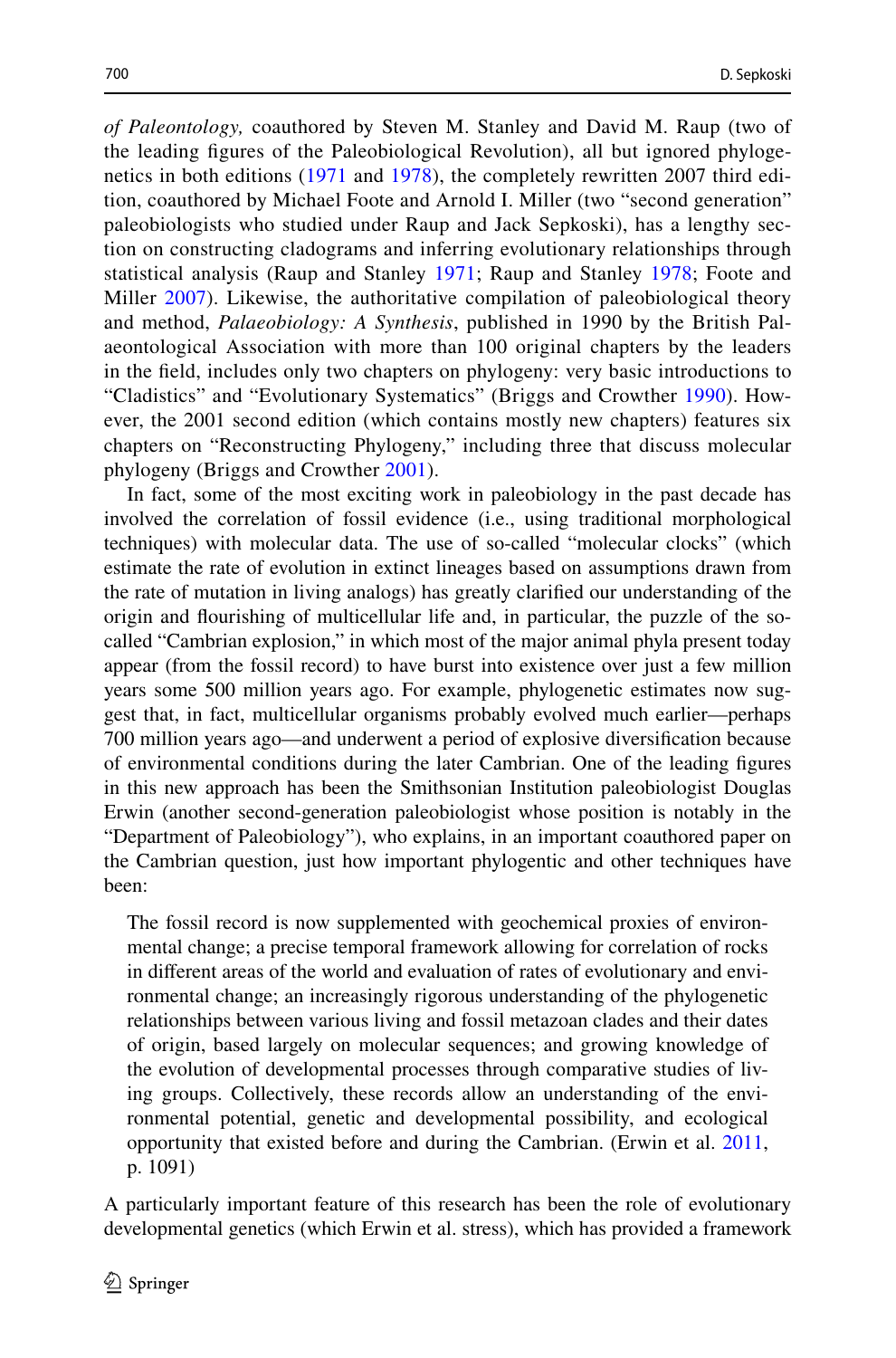for explaining how relatively large morphological changes can occur in geologically short intervals through modifcations to developmental gene regulatory networks.

It goes without saying that many of these approaches—particularly molecular genetics and evo-devo—were unknown (or only dimly perceived) by the proponents of the Paleobiological Revolution.<sup>[6](#page-14-0)</sup> They can hardly be faulted for failing to include them in their claims for a more unifed synthesis between paleontology and genetics. This leaves open the question, though, of whether integration of molecular and phylogenetic techniques since the 1990s marks, at long last, the completion of paleontology's synthesis with evolutionary biology. The problem with this interpretation—aside from the dubious historiographic goal of fxing labels on complex historical developments—is that for the most part, these techniques were not known to the framers of the Modern Synthesis either. This is not to say that our current understanding of evolutionary biology is not built on a foundation laid down by Dobzhansky, Mayr, Simpson, and others—Charles Darwin, for example—but rather to question whether it is meaningful at all to speak of the Modern Synthesis as a continuing phenomenon, given the seismic shifts that have taken place in biology since the 1950s.

Rather, I think the Modern Synthesis is best understood as an event, coinciding roughly with the publication of a series of seminal books and papers between the 1930s and the early 1950s as well as a series of important disciplinary activities (like the founding of the Society for the Study of Evolution). In that context, it is fair to conclude that paleontology was an important part of the synthetic vision, but that this vision has been signifcantly eclipsed by subsequent events: the rise of computers as tools for phylogenetic and fossil diversity analysis, the molecular revolution, the Paleobiological Revolution of the 1970s and 1980s, the emergence of evo–devo and other major developments in geology (plate tectonics), ecology (theoretical modeling), and other felds. These events are self-contained phenomena, conditioned on contingent interactions in local contexts; there is no ultimate "core" we should seek for historically or philosophically to "Darwinism" or "The Modern Synthesis," nor their fnal "completion." From this perspective, paleontology's role in evolutionary biology has continually evolved—as have other branches of evolutionary studies—and will surely continue to do so in the future in ways we historians cannot possibly predict from present conditions.

**Acknowledgements** Open access funding provided by Max Planck Institute for the History of Science.

**Open Access** This article is distributed under the terms of the Creative Commons Attribution 4.0 International License ([http://creativecommons.org/licenses/by/4.0/\)](http://creativecommons.org/licenses/by/4.0/), which permits unrestricted use, distribution, and reproduction in any medium, provided you give appropriate credit to the original author(s) and the source, provide a link to the Creative Commons license, and indicate if changes were made.

<span id="page-14-0"></span><sup>6</sup> Gould's frst major book, *Ontogeny and Phylogeny* (1977), is sometimes regarded as one of the foundational texts in the emergence of the feld of evolution and development, particularly for its treatment of the role of heterochrony in evolution. However, this was an observation that few of his paleobiological compatriots noticed.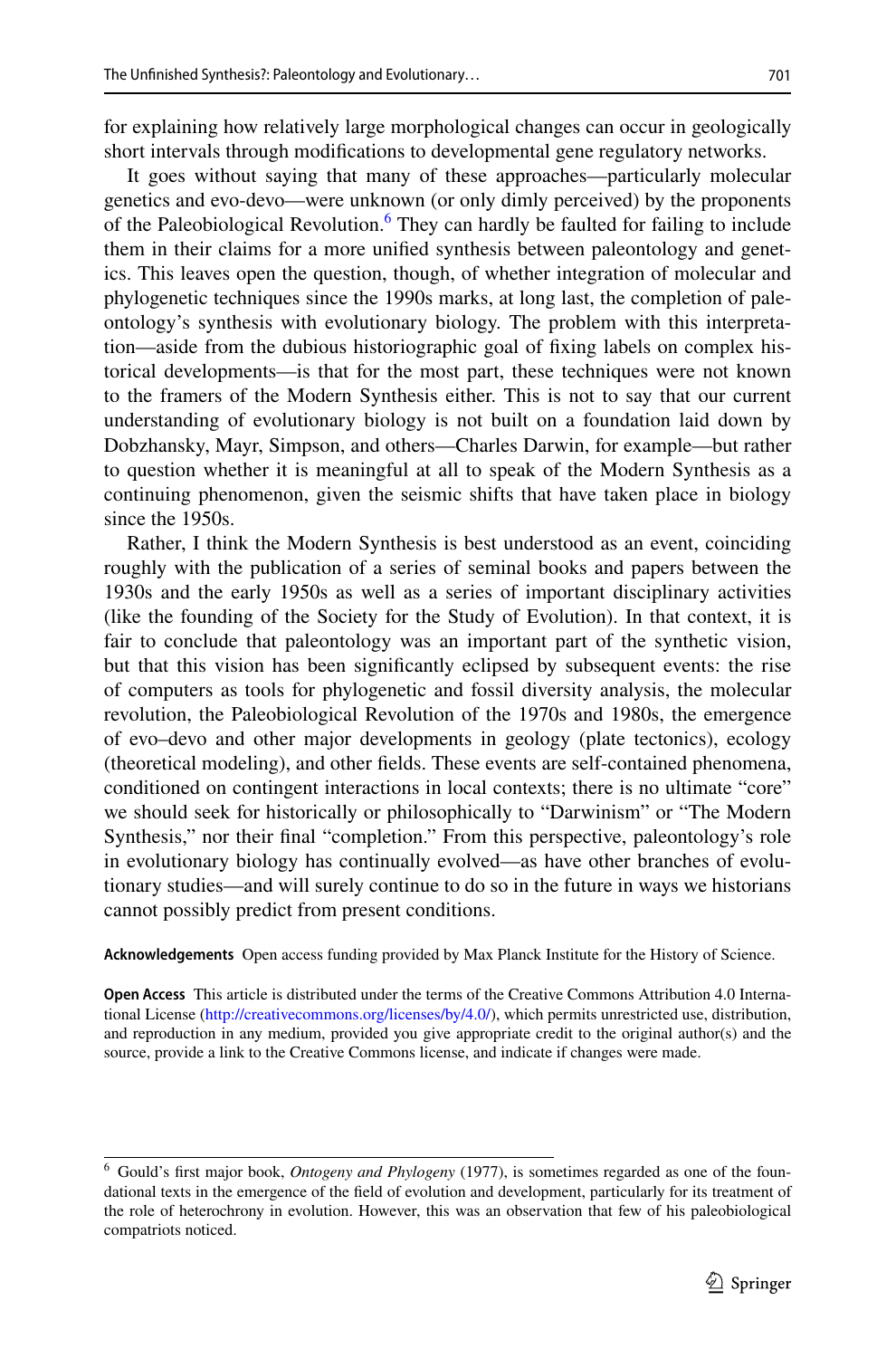#### **References**

- <span id="page-15-18"></span>Alvarez, Luis W., Walter Alvarez, Frank Asaro, and Helen V. Michel. 1980. Extraterrestrial Cause for the Cretaceous-Tertiary Extinction. *Science* 208(4448): 1095–1108.
- <span id="page-15-20"></span>Benton, Michael J. 2013. Origins of Biodiversity. *Palaeontology* 56(1): 1–7.
- <span id="page-15-23"></span>Briggs, Derek E. G., and Peter Crowther, R. 1990. *Palaeobiology: A Synthesis*. Oxford: Blackwell Science.
- <span id="page-15-24"></span>Briggs, Derek E. G., and Peter Crowther, R. 2001. *Palaeobiology II*. Osney Mead, Oxford; Malden, MA: Blackwell Science.
- <span id="page-15-1"></span>Cain, Joseph A. 1993. Common Problems and Cooperative Solutions: Organizational Activity in Evolutionary Studies, 1936-1947. *Isis* 84(1): 1–25.
- <span id="page-15-15"></span>Cain, Joseph A. 2009. Ritual Patricide: Why Stephen Jay Gould Assassinated George Gaylord Simpson. In *The Paleobiological Revolution: Essays on the Growth of Modern Paleontology*, edited by David Sepkoski and Michael Ruse, 346–353. Chicago: University of Chicago Press.
- <span id="page-15-6"></span>Darwin, Charles. 1859. *On the Origin of Species*. London: J. Murray.
- <span id="page-15-3"></span>Eldredge, Niles. 1985. *Unfnished Synthesis: Biological Hierarchies and Modern Evolutionary Thought*. New York: Oxford University Press.
- <span id="page-15-25"></span>Erwin, Douglas H., Marc Lafamme, Sarah M. Tweedt, Erik A. Sperling, Davide Pisani, and Kevin J. Peterson. 2011. The Cambrian Conundrum: Early Divergence and Later Ecological Success in the Early History of Animals. *Science* 334(6059): 1091–1097.
- <span id="page-15-22"></span>Foote, Michael, and Arnold I. Miller. 2007. *Principles of Paleontology*, 3rd ed. New York: W. H. Freeman and Company.
- Gould, Stephen Jay. 1977. *Ontogeny and Phylogeny*. Cambridge, MA: Belknap Press of Harvard University Press.
- <span id="page-15-9"></span>Gould, Stephen Jay. 1980a. G. G. Simpson, Paleontology, and the Nodern Synthesis. In *The Evolutionary Synthesis; Perspectives on the Unifcation of Biology*, edited by Ernst Mayr and William B. Provine, 153–172. Cambridge, MA: Harvard University Press.
- <span id="page-15-11"></span>Gould, Stephen Jay. 1980b. Is a New and General Theory of Evolution Emerging? *Paleobiology* 6(1): 119–130.
- <span id="page-15-4"></span>Gould, Stephen Jay. 1983. The Hardening of the Modern Synthesis. In *Dimensions of Darwinism; Themes and Counterthemes in Twentieth-Century Evolutionary Biology*, edited by Marjorie Grene, 71–93. Cambridge, UK: Cambridge University Press; Paris: Maison des Sciences de l'Homme.
- <span id="page-15-12"></span>Gould, Stephen Jay. 1984. Challenges to Neo-Darwinism and Their Meaning for a Revised View of Human Consciousness. *The Tanner Lectures on Human Values*: 55–73, [http://www.tannerlectures.](http://www.tannerlectures.utah.edu/lectures/documents/gould85.pdf) [utah.edu/lectures/documents/gould85.pdf.](http://www.tannerlectures.utah.edu/lectures/documents/gould85.pdf)
- <span id="page-15-13"></span>Gould, Stephen Jay. 1985. The Paradox of the First Tier: An Agenda for Paleobiology. *Paleobiology* 11(1): 2–12.
- <span id="page-15-16"></span>Gould, Stephen Jay. 2002. *The Structure of Evolutionary Theory*. Cambridge, Mass.: Belknap Press of Harvard University Press.
- <span id="page-15-7"></span>Howell, B. F. 1945. Paleontology in the Post-War World. *Bulletin of the Geological Society of America* 56(4): 371–384.
- <span id="page-15-0"></span>Huxley, Julian. 1942. *Evolution, the Modern Synthesis*. New York and London: Harper & Bros.
- <span id="page-15-14"></span>Maynard Smith, John. 1984. Palaeontology at the High Table. *Nature* 309: 401–402.
- <span id="page-15-10"></span>Mayr, Ernst. 1954. Change of Genetic Environment and Speciation. In *Evolution as a Process*, edited by A. C. Hardy, E. B. Ford, and J. S. Huxley, 157–180. London: Allen and Unwin.
- <span id="page-15-2"></span>Mayr, Ernst., and William B. Provine. 1980. *The Evolutionary Synthesis: Perspectives on the Unifcation of Biology*. Cambridge, Mass.: Harvard University Press.
- <span id="page-15-5"></span>Morgan, Thomas Hunt. 1916. *A Critique of the Theory of Evolution*. Princeton: Princeton University Press.
- <span id="page-15-8"></span>Provine, William B. 1971. *The Origins of Theoretical Population Genetics*. Chicago: University of Chicago Press.
- <span id="page-15-19"></span>Rainger, Ronald. 1993. Biology, Geology, or Neither, or Both: Vertebrate Paleontology at the University of Chicago, 1892-1950. *Perspectives on Science* 1(3): 478–519.
- <span id="page-15-17"></span>Raup, David M., and J. John Sepkoski, Jr. 1986. Periodic Extinction of Families and Genera. *Science* 231 (4740): 833–836.
- <span id="page-15-21"></span>Raup, David M., and Steven M. Stanley. 1971. *Principles of Paleontology*. San Francisco: W. H. Freeman & Company.